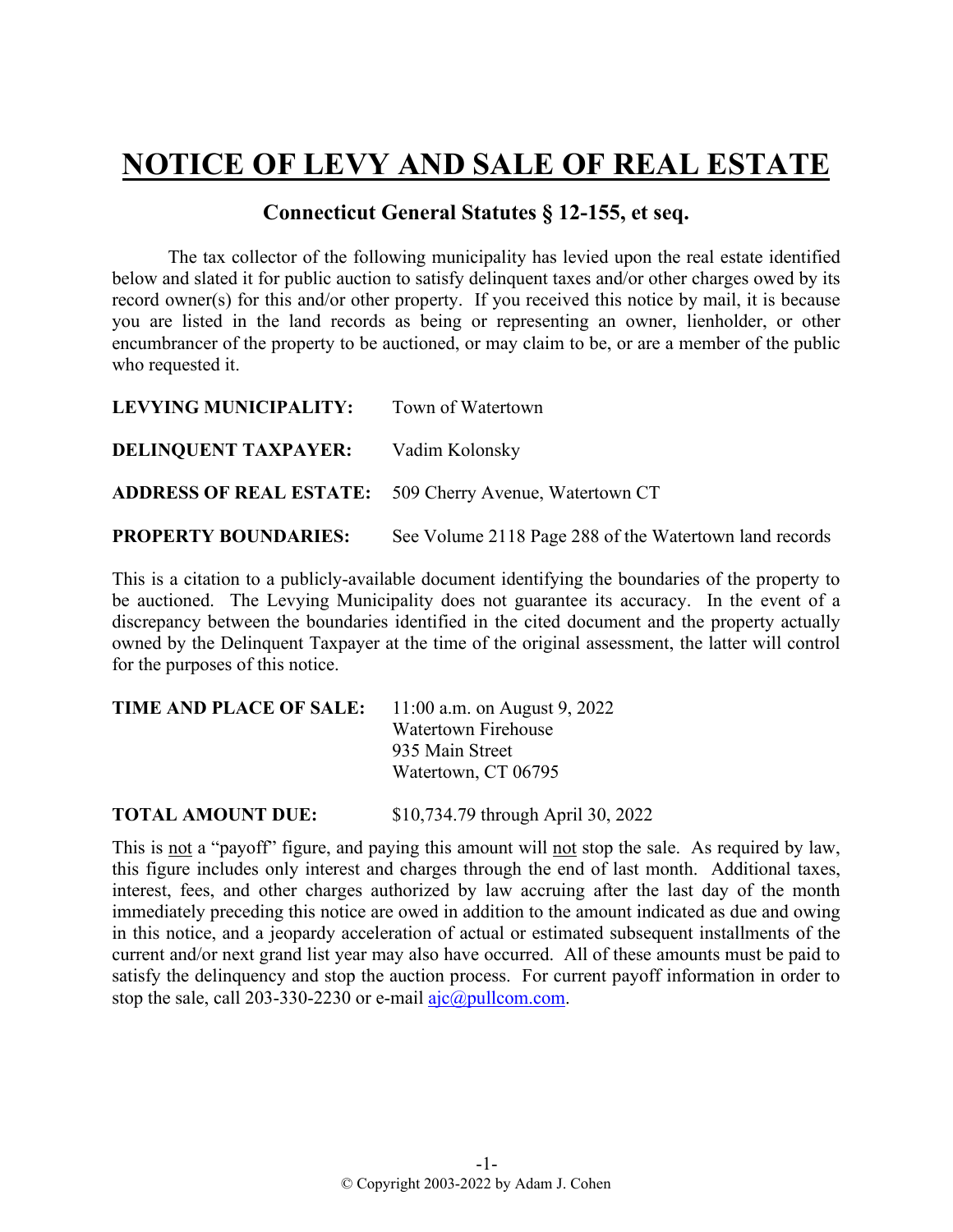**SURVIVING ENCUMBRANCES:** This property will be sold "free and clear" to the winning bidder subject only to: (1) taxes and water/sewer charges laid by the levying municipality which were not yet due and payable at the time of the levy, which is the date accompanying the signature on the first notice of this sale filed in the land records, except as are recovered from the sale; (2) the accrued taxes and water/sewer charges of any other governmental authority against this property; (3) any federal lien recorded until 30 days before the date which is six months after the auction date, except as extinguished pursuant to federal law; (4) easements, covenants and restrictions in favor of other parcels of land predating the time of the levy; (5) solely to the extent any of the delinquencies identified above was assessed on property other than the property to be sold, all encumbrances perfected before this notice was recorded; (6) interests exempt from levy and sale under the Constitution and laws of the United States; (7) the interest of any person or such person's predecessors in title for whom notice of the sale was not sent as required by law, and who had a right to such notice, and who did not in fact know of it within six months thereafter; (8) any monetary encumbrance recorded between May 17, 2022 and the date the first notice of this sale was filed in the land records, unless its holder is notified of the tax sale as required by law or in fact knew of it within six months thereafter; (9) any other interest not foreclosed by this tax sale procedure under state law; and (10) the effect of any federal, state, or local law and the restrictions and conditions in the tax sale notices and announced at the auction.

**PERSONS TO WHOM THIS NOTICE IS SENT:** The following persons are, or may claim to be, or may represent, the known holders of choate interests which will be affected by the sale. Absent payment in full before the auction or valid redemption within six months thereafter, the respective titles, mortgages, liens, restraints on alienation, and other encumbrances in this property in favor of all persons with actual or constructive notice thereof shall be extinguished.

| Vadim Kolonsky     | Occupant            |
|--------------------|---------------------|
| 60 Tarbell Avenue  | 509 Cherry Avenue   |
| Oakville, CT 06779 | Watertown, CT 06795 |